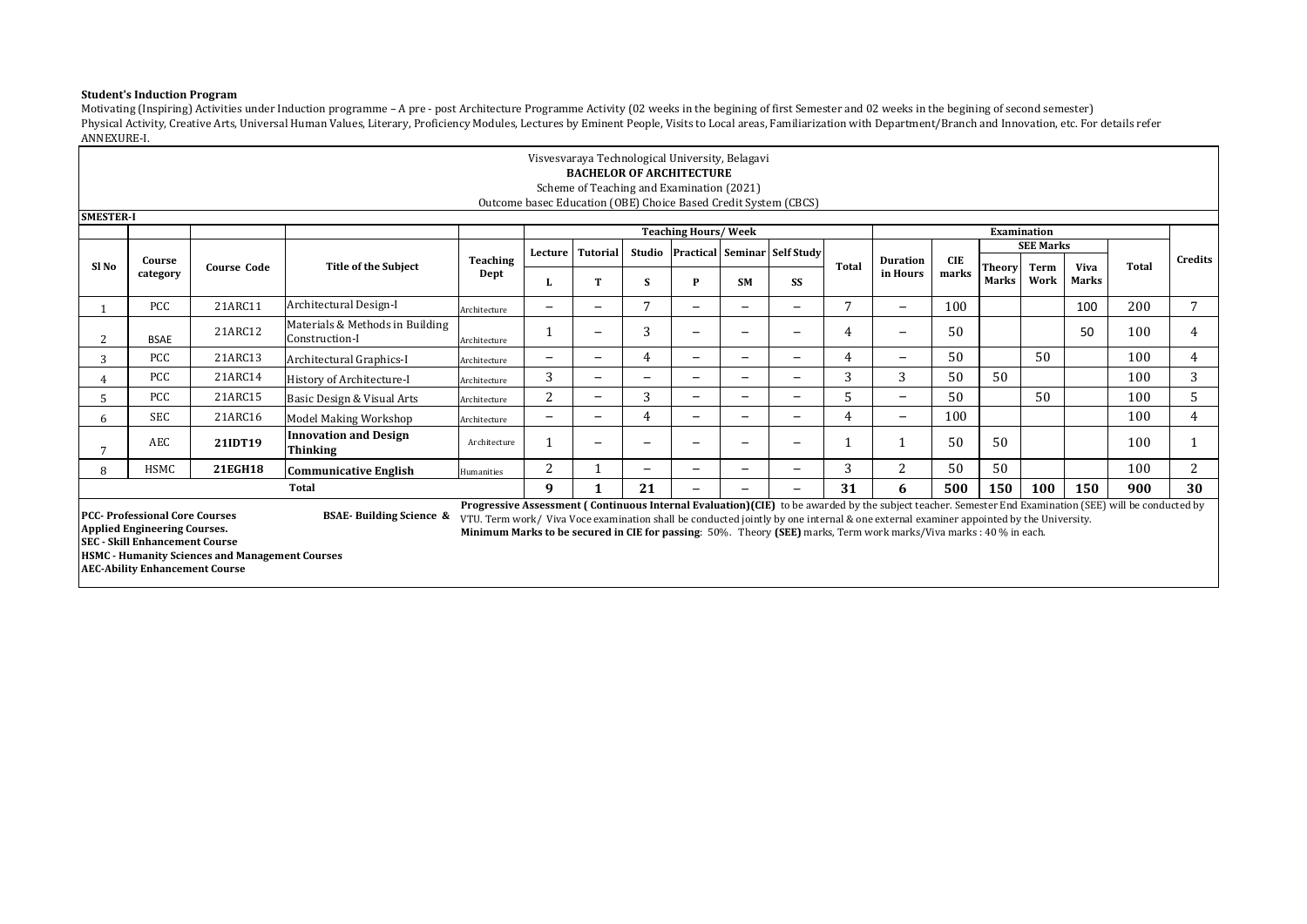## **Student's Induction Program**

Motivating (Inspiring) Activities under Induction programme – A pre - post Architecture Programme Activity (02 weeks in the begining of first Semester and 02 weeks in the begining of second semester) Physical Activity, Creative Arts, Universal Human Values, Literary, Proficiency Modules, Lectures by Eminent People, Visits to Local areas, Familiarization with Department/Branch and Innovation, etc.(Refer ANNEXURE-I for d

|                |             |                    |                                                      |                             |                |                 |                | Visvesvaraya Technological University, Belagavi                                                              |         |            |                |                         |            |             |                  |              |              |                |
|----------------|-------------|--------------------|------------------------------------------------------|-----------------------------|----------------|-----------------|----------------|--------------------------------------------------------------------------------------------------------------|---------|------------|----------------|-------------------------|------------|-------------|------------------|--------------|--------------|----------------|
|                |             |                    |                                                      |                             |                |                 |                | <b>BACHELOR OF ARCHITECTURE</b>                                                                              |         |            |                |                         |            |             |                  |              |              |                |
|                |             |                    |                                                      |                             |                |                 |                | Scheme of Teaching and Examination (2021)<br>Outcome Based Education (OBE) Choice Based Credit System (CBCS) |         |            |                |                         |            |             |                  |              |              |                |
| SMESTER-II     |             |                    |                                                      |                             |                |                 |                |                                                                                                              |         |            |                |                         |            |             |                  |              |              |                |
|                |             |                    |                                                      |                             |                |                 |                | <b>Teaching Hours/ Week</b>                                                                                  |         |            |                |                         |            | Examination |                  |              |              |                |
|                | Course      |                    |                                                      |                             | Lecture        | <b>Tutorial</b> | <b>Studio</b>  | Practical                                                                                                    | Seminar | Self Study |                |                         |            |             | <b>SEE Marks</b> |              |              |                |
| SI No          | category    | <b>Course Code</b> | <b>Title of the Subject</b>                          | <b>Teaching Dept</b>        |                |                 |                |                                                                                                              |         |            | Total          | <b>Duration in</b>      | <b>CIE</b> | Theory      | Term             | Viva         | <b>Total</b> | <b>Credits</b> |
|                |             |                    |                                                      |                             |                |                 | S              | P                                                                                                            | SM      | SS         |                | Hours                   | marks      | Marks       | Work             | <b>Marks</b> |              |                |
|                | <b>PCC</b>  | 21ARC21            | Architectural Design-II                              | Architecture                |                |                 | $\overline{7}$ |                                                                                                              |         |            | $\overline{7}$ |                         | 100        |             |                  | 100          | 200          | $\overline{7}$ |
|                | <b>BSAE</b> | 21ARC22            | Materials and Methods in Building<br>Construction-II | Architecture                | $\mathbf{1}$   |                 | 3              |                                                                                                              |         |            |                |                         | 50         |             |                  | 50           | 100          | 4              |
| $\overline{3}$ | <b>PCC</b>  | 21ARC23            | <b>Architectural Graphics-II</b>                     | Architecture                |                |                 | 4              |                                                                                                              |         |            | 4              |                         | 50         |             | 50               |              | 100          | 4              |
| 4              | PCC         | 21ARC24            | History of Architecture-II                           | Architecture                | 3              |                 |                |                                                                                                              |         |            | 3              | 3                       | 50         | 50          |                  |              | 100          | 3              |
| 5              | <b>PCC</b>  | 21ARC25            | Basic Design & Theory of Design                      | Architecture                | $\overline{2}$ |                 | $\overline{2}$ |                                                                                                              |         |            |                | 3                       | 50         | 50          |                  |              | 100          | 4              |
| 6              | <b>BSAE</b> | 21ENG26            | <b>Building Structure -I</b>                         | Civil Engg                  | 3              |                 |                |                                                                                                              |         |            | 3              | 3                       | 50         | 50          |                  |              | 100          | 3              |
| 7              | <b>BSAE</b> | 21ENG27            | Site Surveying and Analysis                          | Civil Engg                  |                |                 |                | $\overline{2}$                                                                                               |         |            | $\overline{2}$ |                         | 50         |             | 50               |              | 100          | $\overline{2}$ |
| 8              | <b>HSMC</b> | <b>21EGH28</b>     | <b>Professional Writing Skills in English</b>        | <b>Humanity Sci</b><br>Dept | 1              | 1               |                | 1                                                                                                            |         |            | 2              | $\overline{\mathbf{2}}$ | 50         | 50          |                  |              | 100          | $\overline{2}$ |
| 9              | <b>AEC</b>  | 21SFH29            | <b>Scientific Foundatioins of Health</b>             | <b>Any Dept</b>             | 1              |                 |                |                                                                                                              |         |            |                | 1                       | 50         | 50          |                  |              | 100          | 1              |
|                |             |                    | <b>Total</b>                                         |                             | 11             |                 | 16             | 3                                                                                                            | 0       | 0          | 30             | 12                      | 500        | 250         | 100              | 150          | 1000         | 30             |

**PCC- Professional Core Courses**

**BSAE- Building Science & Applied Engineering Courses**

**HSMC - Humanities Courses (Govt. Karnataka Compulsory Course)** 

**AEC: Ability Enhancement Course**

**Progressive Assessment ( Continuous Internal Evaluation)(CIE) to be awarded by the subject teacher. Semester End Examination (SEE) will be conducted by VTU. Term work & Viva Voce examination shall be conducted jointly by one internal & one external examiner appointed by the University. Minimum Marks to be secured in CIE for passing: 50%. Theory (SEE) marks, Term work marks and Viva marks : 40 % in each.**

**SEC - Skill Enhancement Course**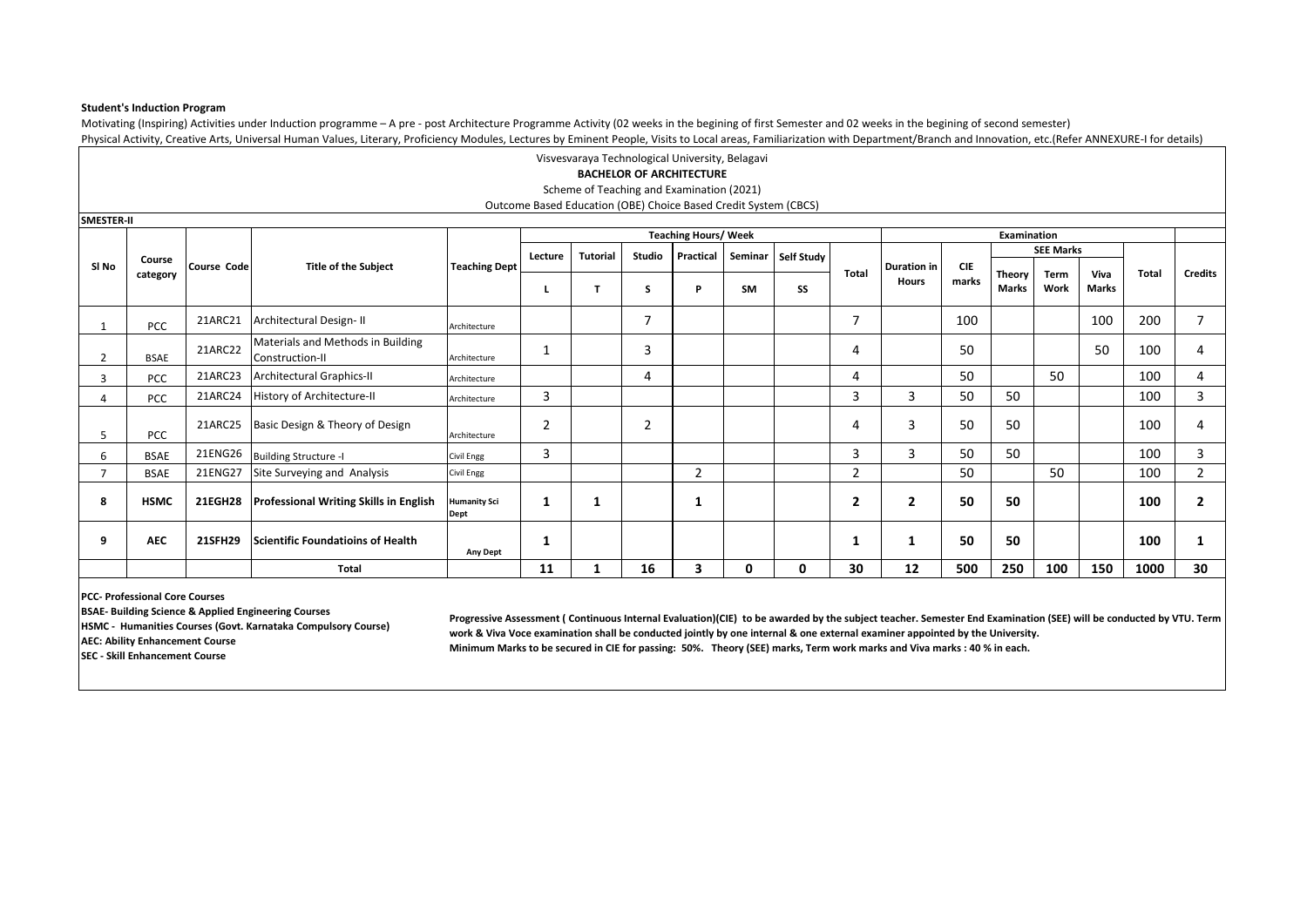## **BACHELOR OF ARCHITECTURE**

Scheme of Teaching and Examination (2021) Outcome basec Education (OBE) Choice Based Credit System (CBCS)

| <b>SMESTER-III</b> |                    |                     |                                                               |                     |         |                 |                |                             |           |                    |                |                      |                     |               |                  |       |       |                |
|--------------------|--------------------|---------------------|---------------------------------------------------------------|---------------------|---------|-----------------|----------------|-----------------------------|-----------|--------------------|----------------|----------------------|---------------------|---------------|------------------|-------|-------|----------------|
|                    |                    |                     |                                                               |                     |         |                 |                | <b>Teaching Hours/ Week</b> |           |                    |                |                      |                     | Examination   |                  |       |       |                |
|                    |                    |                     |                                                               |                     |         |                 |                |                             |           |                    |                |                      |                     |               | <b>SEE Marks</b> |       |       |                |
| SI No              | Course<br>category | Course<br>Code      | <b>Title of the Subject</b>                                   | Teaching<br>Dept    | Lecture | <b>Tutorial</b> | Studio         | Practical                   |           | Seminar Self Study | Total          | Duration in<br>Hours | <b>CIE</b><br>marks | <b>Theory</b> | Term             | Viva  | Total | <b>Credits</b> |
|                    |                    |                     |                                                               |                     |         |                 | s              | D                           | <b>SM</b> | SS                 |                |                      |                     | Marks         | Work             | Marks |       |                |
|                    | <b>PCC</b>         | 21ARC31             | Architectural Design -III                                     | Architecture        |         |                 | $\overline{7}$ |                             |           |                    | $\overline{7}$ | $\overline{7}$       | 100                 |               |                  | 100   | 200   | 8              |
| 2                  | <b>BSAE</b>        | 21ARC32             | Materials and Methods in<br><b>Building Construction -III</b> | Architecture        |         |                 | 3              |                             |           |                    |                | 4                    | 50                  |               |                  | 50    | 100   | $\overline{a}$ |
| 3                  | BSAE               | 21ARC33             | Climatology                                                   | Architecture        | 3       |                 |                |                             |           |                    | 3              | 3                    | 50                  | 50            |                  |       | 100   | 3              |
| 4                  | <b>PCC</b>         | 21ARC34             | History of Architecture -III                                  | Architecture        | 3       |                 |                |                             |           |                    | 3              | 3                    | 50                  | 50            |                  |       | 100   | $\overline{3}$ |
| 5                  | BSAE               | 21ARC35             | <b>Building Services -I</b>                                   | Architecture        | 3       |                 |                |                             |           |                    | 3              | 3                    | 50                  | 50            |                  |       | 100   | $\overline{3}$ |
| 6                  | BSAE               | 21ENG36             | <b>Building Structure -II</b>                                 | Civil Engg          | 3       |                 |                |                             |           |                    | 3              | 3                    | 50                  | 50            |                  |       | 100   | 3              |
| 7                  | <b>HSMC</b>        | <b>21KSK37</b>      | Samskrutika Kannada                                           | <b>Humanity Sci</b> |         |                 | 0              | o                           |           |                    |                | -1                   | 50                  | 50            |                  |       | 100   |                |
|                    |                    | <b>21KBK37</b>      | <b>Balake Kannada</b>                                         | Dept                |         |                 |                |                             |           |                    |                |                      |                     |               |                  |       |       |                |
| 8                  | PEC/OEC            | 21ARC38x Elective-1 |                                                               | Architecture        | 2       |                 |                |                             |           |                    | 2              | 2                    | 100                 |               |                  |       | 100   | 2              |
| 9                  | <b>AEC</b>         | <b>21UH39</b>       | <b>Social Connect &amp; Responsibility</b>                    | Any                 | 1       | 0               | 0              | 0                           | 0         | 0                  |                | 1                    | 50                  | 50            |                  |       | 100   |                |
|                    |                    |                     | Total                                                         |                     | 16      | 1               | 10             | 0                           | 0         | 0                  | 27             | 27                   | 550                 | 300           |                  | 150   | 1000  | 28             |

**PCC- Professional Core Courses**

**PEC - Professional Elective Courses(** 

**OEC - -Open Elective Course**

**BSAE- Building Science & Applied Engineering Courses**

**SEC - Skill Enhancing Courses**

**HSMC- Humanity Science & Management Course AEC: AEC: AEC: AEC: AEC: AEC: AEC: AEC: AEC: AEC: AEC: AEC: AEC: AEC: AEC: AEC: AEC: AEC: AEC: AEC: AEC: AEC: AEC: AEC: AEC: AEC** 

**Ability Enhancement Course**

**Elective courses** will provide some of the most valuable and memorable learning experiences in the Bachelor of Architecture program. The architecture electives allow students to diversify or concentrate their areas of knowledge.

Students may select courses in digital applications, history and theory, landscape architecture, advanced drawing, architectural photography, visual training, design/build, management, and specialized independent studies.

Advanced courses in architectural materials, construction technology, energy conscious design and structures emphasize the interrelationship of engineering and architecture, while digitally-enriched electives will maximize you're readiness to use tomorrow's most sophisticated design, analysis, and presentation tools. Courses in entrepreneurship, project and construction management and other subjects will prepare you for the day-to-day practice of architecture. **Open Elective Course(OEC)** enables an exposure to some other disciple or domain to nurture the candidate's proficiency or skill. Open Electives can be choosen from the approved list of the institution, from subjects of study other than Architecture which will add value to the course and enable the overall development of the student.

**Progressive Assessment ( Continuous Internal Evaluation)(CIE) to be awarded by the subject teacher.Semester End Examination (SEE) will be conducted by VTU. Term work & Viva Voce examination shall be conducted jointly by one internal & one external examiner appointed by the University. Minimum Marks to be secured in CIE for passing: 50%. Theory (SEE) marks, Term work marks and Viva marks : 40 % in each.**

**21KBK37** Balake Kannada is for non-Kannada speaking, reading, and writing students, and **21KSK37** Samskrutika Kannada is for students who speak, read and write Kannada.

#### **Professional Elective course-I**

| Course<br>Code | Title of Course             |
|----------------|-----------------------------|
| 21ARC381       | Architectural Photography   |
| 21ARC382       | Vernacular Architecture     |
| 21ARC383       | <b>Visual Communication</b> |
| 21ARC384       |                             |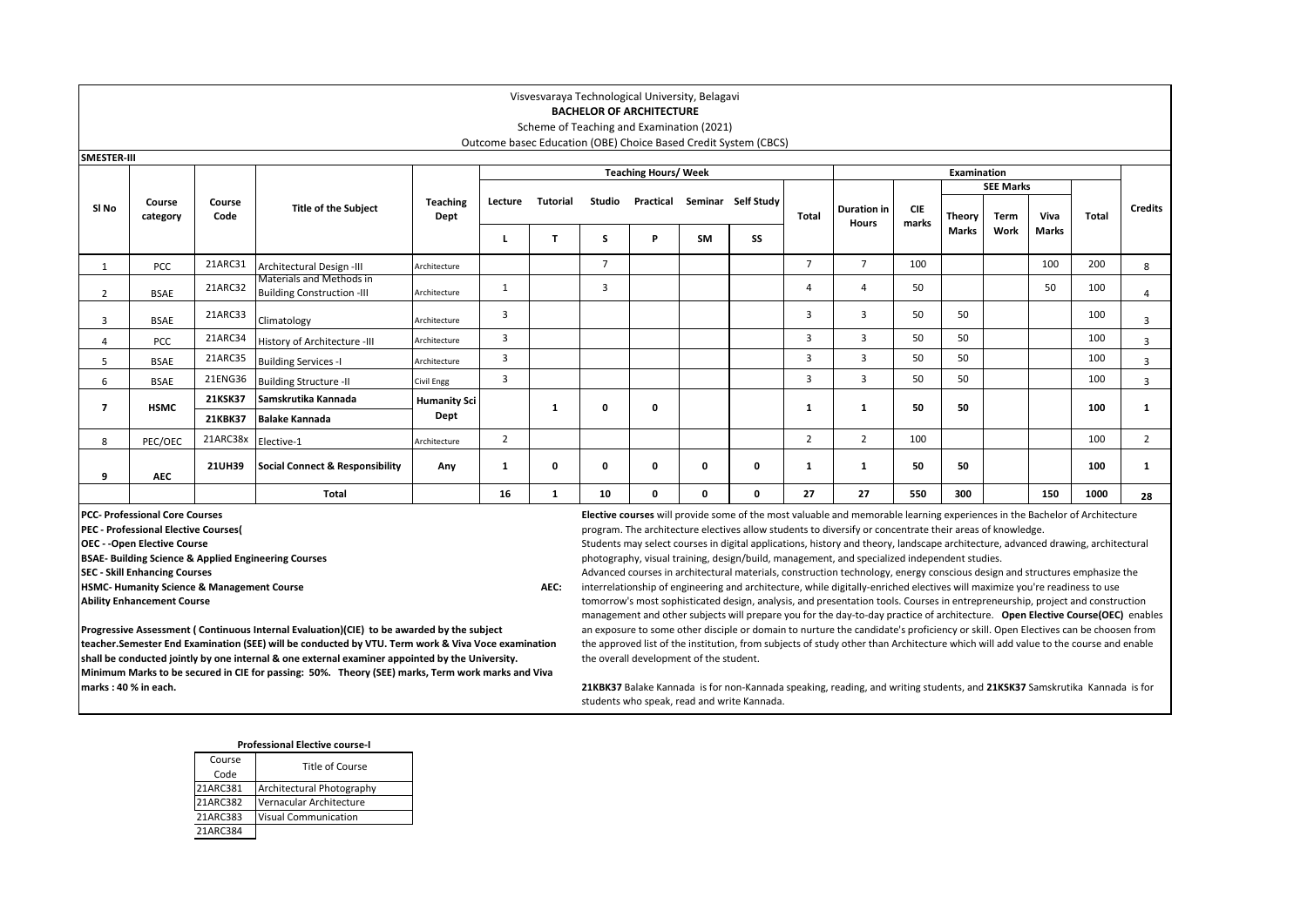|                                                                                                                                                                                                      |                                                                                                                                                                                                                                                                                                                                                                                                                                                                                                                                                                                                                                                                                                      |                |                                                                                                   |                                     |                         | Visvesvaraya Technological University, Belagavi |                | <b>BACHELOR OF ARCHITECTURE</b>                                                                                                                                                                                                                                                                                                                                                                                                                                                                                                                                                                                                                                                                                                                                                                                                                                                                                                                                                                                                                                                                                                                                                                                                                                                         |           |                                                                 |                |                                    |                     |             |                  |              |              |                |
|------------------------------------------------------------------------------------------------------------------------------------------------------------------------------------------------------|------------------------------------------------------------------------------------------------------------------------------------------------------------------------------------------------------------------------------------------------------------------------------------------------------------------------------------------------------------------------------------------------------------------------------------------------------------------------------------------------------------------------------------------------------------------------------------------------------------------------------------------------------------------------------------------------------|----------------|---------------------------------------------------------------------------------------------------|-------------------------------------|-------------------------|-------------------------------------------------|----------------|-----------------------------------------------------------------------------------------------------------------------------------------------------------------------------------------------------------------------------------------------------------------------------------------------------------------------------------------------------------------------------------------------------------------------------------------------------------------------------------------------------------------------------------------------------------------------------------------------------------------------------------------------------------------------------------------------------------------------------------------------------------------------------------------------------------------------------------------------------------------------------------------------------------------------------------------------------------------------------------------------------------------------------------------------------------------------------------------------------------------------------------------------------------------------------------------------------------------------------------------------------------------------------------------|-----------|-----------------------------------------------------------------|----------------|------------------------------------|---------------------|-------------|------------------|--------------|--------------|----------------|
|                                                                                                                                                                                                      |                                                                                                                                                                                                                                                                                                                                                                                                                                                                                                                                                                                                                                                                                                      |                |                                                                                                   |                                     |                         | Scheme of Teaching and Examination (2021)       |                |                                                                                                                                                                                                                                                                                                                                                                                                                                                                                                                                                                                                                                                                                                                                                                                                                                                                                                                                                                                                                                                                                                                                                                                                                                                                                         |           |                                                                 |                |                                    |                     |             |                  |              |              |                |
|                                                                                                                                                                                                      |                                                                                                                                                                                                                                                                                                                                                                                                                                                                                                                                                                                                                                                                                                      |                |                                                                                                   |                                     |                         |                                                 |                |                                                                                                                                                                                                                                                                                                                                                                                                                                                                                                                                                                                                                                                                                                                                                                                                                                                                                                                                                                                                                                                                                                                                                                                                                                                                                         |           | Outcome basec Education (OBE) Choice Based Credit System (CBCS) |                |                                    |                     |             |                  |              |              |                |
| SMESTER-IV                                                                                                                                                                                           |                                                                                                                                                                                                                                                                                                                                                                                                                                                                                                                                                                                                                                                                                                      |                |                                                                                                   |                                     |                         |                                                 |                |                                                                                                                                                                                                                                                                                                                                                                                                                                                                                                                                                                                                                                                                                                                                                                                                                                                                                                                                                                                                                                                                                                                                                                                                                                                                                         |           |                                                                 |                |                                    |                     |             |                  |              |              |                |
|                                                                                                                                                                                                      |                                                                                                                                                                                                                                                                                                                                                                                                                                                                                                                                                                                                                                                                                                      |                |                                                                                                   |                                     |                         |                                                 |                | <b>Teaching Hours/ Week</b>                                                                                                                                                                                                                                                                                                                                                                                                                                                                                                                                                                                                                                                                                                                                                                                                                                                                                                                                                                                                                                                                                                                                                                                                                                                             |           |                                                                 |                |                                    |                     | Examination |                  |              |              |                |
|                                                                                                                                                                                                      |                                                                                                                                                                                                                                                                                                                                                                                                                                                                                                                                                                                                                                                                                                      |                |                                                                                                   |                                     |                         |                                                 |                |                                                                                                                                                                                                                                                                                                                                                                                                                                                                                                                                                                                                                                                                                                                                                                                                                                                                                                                                                                                                                                                                                                                                                                                                                                                                                         |           |                                                                 |                |                                    |                     |             | <b>SEE Marks</b> |              |              |                |
| SI No                                                                                                                                                                                                | Course<br>category                                                                                                                                                                                                                                                                                                                                                                                                                                                                                                                                                                                                                                                                                   | Course<br>Code | <b>Title of the Subject</b>                                                                       | <b>Teaching</b><br>Dept             | Lecture                 | <b>Tutorial</b>                                 | Studio         |                                                                                                                                                                                                                                                                                                                                                                                                                                                                                                                                                                                                                                                                                                                                                                                                                                                                                                                                                                                                                                                                                                                                                                                                                                                                                         |           | Practical Seminar Self Study                                    | <b>Total</b>   | <b>Duration in</b><br><b>Hours</b> | <b>CIE</b><br>marks | Theory      | Term             | Viva         | <b>Total</b> | <b>Credits</b> |
|                                                                                                                                                                                                      |                                                                                                                                                                                                                                                                                                                                                                                                                                                                                                                                                                                                                                                                                                      |                |                                                                                                   |                                     | L                       | $\mathbf{T}$                                    | s              | P                                                                                                                                                                                                                                                                                                                                                                                                                                                                                                                                                                                                                                                                                                                                                                                                                                                                                                                                                                                                                                                                                                                                                                                                                                                                                       | <b>SM</b> | SS                                                              |                |                                    |                     | Marks       | Work             | <b>Marks</b> |              |                |
| 1                                                                                                                                                                                                    | PCC                                                                                                                                                                                                                                                                                                                                                                                                                                                                                                                                                                                                                                                                                                  | 21ARC41        | Architectural Design -IV                                                                          | Architecture                        |                         |                                                 | 8              |                                                                                                                                                                                                                                                                                                                                                                                                                                                                                                                                                                                                                                                                                                                                                                                                                                                                                                                                                                                                                                                                                                                                                                                                                                                                                         |           |                                                                 | 8              | 8                                  | 100                 |             |                  | 100          | 200          | 8              |
| $\overline{2}$                                                                                                                                                                                       | <b>BSAE</b>                                                                                                                                                                                                                                                                                                                                                                                                                                                                                                                                                                                                                                                                                          | 21ARC42        | Materials and Methods in<br><b>Building Construction -IV</b>                                      | Architecture                        | $\mathbf{1}$            |                                                 | $\overline{3}$ |                                                                                                                                                                                                                                                                                                                                                                                                                                                                                                                                                                                                                                                                                                                                                                                                                                                                                                                                                                                                                                                                                                                                                                                                                                                                                         |           |                                                                 | Δ              | $\overline{4}$                     | 50                  |             |                  | 50           | 100          | 4              |
| $\overline{3}$                                                                                                                                                                                       | PCC                                                                                                                                                                                                                                                                                                                                                                                                                                                                                                                                                                                                                                                                                                  | 21ARC43        | History of Architecture -IV                                                                       | Architecture                        | 3                       |                                                 |                |                                                                                                                                                                                                                                                                                                                                                                                                                                                                                                                                                                                                                                                                                                                                                                                                                                                                                                                                                                                                                                                                                                                                                                                                                                                                                         |           |                                                                 | 3              | $\overline{3}$                     | 50                  | 50          |                  |              | 100          | 3              |
| $\overline{4}$                                                                                                                                                                                       | <b>BSAE</b>                                                                                                                                                                                                                                                                                                                                                                                                                                                                                                                                                                                                                                                                                          | 21ARC44        | <b>Building Services -II</b>                                                                      | Architecture                        | $\overline{3}$          |                                                 |                |                                                                                                                                                                                                                                                                                                                                                                                                                                                                                                                                                                                                                                                                                                                                                                                                                                                                                                                                                                                                                                                                                                                                                                                                                                                                                         |           |                                                                 | $\overline{3}$ | $\overline{3}$                     | 50                  | 50          |                  |              | 100          | $\mathsf 3$    |
| 5                                                                                                                                                                                                    | <b>BSAE</b>                                                                                                                                                                                                                                                                                                                                                                                                                                                                                                                                                                                                                                                                                          | 21ENG45        | <b>Building Structure -III</b>                                                                    | Civil Engg                          | $\overline{\mathbf{3}}$ |                                                 |                |                                                                                                                                                                                                                                                                                                                                                                                                                                                                                                                                                                                                                                                                                                                                                                                                                                                                                                                                                                                                                                                                                                                                                                                                                                                                                         |           |                                                                 | 3              | $\overline{3}$                     | 50                  |             |                  | 50           | 100          | 3              |
| Constitution of India &<br><b>21CIP46</b><br>$\mathbf 0$<br>$\mathbf 0$<br>50<br><b>HSMC</b><br><b>HSMC</b><br>1<br>$\mathbf 0$<br>$\mathbf{1}$<br>50<br>100<br>1<br><b>Professional Ethics</b><br>6 |                                                                                                                                                                                                                                                                                                                                                                                                                                                                                                                                                                                                                                                                                                      |                |                                                                                                   |                                     |                         |                                                 |                |                                                                                                                                                                                                                                                                                                                                                                                                                                                                                                                                                                                                                                                                                                                                                                                                                                                                                                                                                                                                                                                                                                                                                                                                                                                                                         |           |                                                                 |                |                                    | $\mathbf{1}$        |             |                  |              |              |                |
| $\overline{7}$                                                                                                                                                                                       | <b>SEC</b>                                                                                                                                                                                                                                                                                                                                                                                                                                                                                                                                                                                                                                                                                           | 21ARC47        | Computer Application in<br>Architecture -I                                                        | <b>\rchitecture</b>                 |                         |                                                 |                | $\overline{4}$                                                                                                                                                                                                                                                                                                                                                                                                                                                                                                                                                                                                                                                                                                                                                                                                                                                                                                                                                                                                                                                                                                                                                                                                                                                                          |           |                                                                 | $\overline{a}$ | $\overline{4}$                     | 100                 |             |                  |              | 100          | 4              |
| 8                                                                                                                                                                                                    | PEC/OEC                                                                                                                                                                                                                                                                                                                                                                                                                                                                                                                                                                                                                                                                                              | 21ARC48x       | Elective-2                                                                                        | Architecture                        | $\overline{2}$          |                                                 |                |                                                                                                                                                                                                                                                                                                                                                                                                                                                                                                                                                                                                                                                                                                                                                                                                                                                                                                                                                                                                                                                                                                                                                                                                                                                                                         |           |                                                                 | $\overline{2}$ | $\overline{2}$                     | 100                 |             |                  |              | 100          | $\overline{2}$ |
| 9                                                                                                                                                                                                    | <b>UHV</b>                                                                                                                                                                                                                                                                                                                                                                                                                                                                                                                                                                                                                                                                                           | <b>21UH9</b>   | Universal Human Values and<br><b>Professional Ethics</b>                                          | <b>HSMC</b>                         | $\mathbf{1}$            | $\mathbf 0$                                     | $\mathbf{0}$   | $\mathbf{0}$                                                                                                                                                                                                                                                                                                                                                                                                                                                                                                                                                                                                                                                                                                                                                                                                                                                                                                                                                                                                                                                                                                                                                                                                                                                                            |           |                                                                 | 1              | $\mathbf{1}$                       | 50                  | 50          |                  |              | 100          | $\mathbf{1}$   |
|                                                                                                                                                                                                      |                                                                                                                                                                                                                                                                                                                                                                                                                                                                                                                                                                                                                                                                                                      |                | Total                                                                                             |                                     | 14                      | $\mathbf 0$                                     | 11             | 4                                                                                                                                                                                                                                                                                                                                                                                                                                                                                                                                                                                                                                                                                                                                                                                                                                                                                                                                                                                                                                                                                                                                                                                                                                                                                       | $\Omega$  |                                                                 | 29             | 29                                 | 600                 | 200         |                  | 200          | 1000         | 29             |
|                                                                                                                                                                                                      | <b>PCC- Professional Core Courses</b><br><b>PEC - Professional Elective Courses(</b><br><b>OEC - - Open Elective Course</b><br><b>BSAE- Building Science &amp; Applied Engineering Courses</b><br><b>SEC - Skill Enhancing Courses</b><br><b>PAEC - Professional Ability Enhancement Course</b><br><b>HSMC- Humanity Science &amp; Management Course</b><br><b>Ability Enhancement Courses</b><br>Progressive Assessment (Continuous Internal Evaluation)(CIE) to be awarded by the subject<br>teacher.Semester End Examination (SEE) will be conducted by VTU. Term work & Viva Voce examination<br>shall be conducted jointly by one internal & one external examiner appointed by the University. | AEC -          |                                                                                                   | overall development of the student. |                         |                                                 |                | Elective courses will provide some of the most valuable and memorable learning experiences in the Bachelor of Architecture<br>program. The architecture electives allow students to diversify or concentrate their areas of knowledge.<br>Students may select courses in digital applications, history and theory, landscape architecture, advanced drawing, architectural<br>photography, visual training, design/build, management, and specialized independent studies.<br>Advanced courses in architectural materials, construction technology, energy conscious design and structures emphasize the<br>interrelationship of engineering and architecture, while digitally-enriched electives will maximize you're readiness to use<br>tomorrow's most sophisticated design, analysis, and presentation tools. Courses in entrepreneurship, project and construction<br>management and other subjects will prepare you for the day-to-day practice of architecture. Open Elective Course(OEC) enables an<br>exposure to some other disciple or domain to nurture the candidate's proficiency or skill. Open Electives can be choosen from the<br>approved list of the institution, from subjects of study other than Architecture which will add value to the course and enable the |           |                                                                 |                |                                    |                     |             |                  |              |              |                |
|                                                                                                                                                                                                      | marks: 40 % in each.                                                                                                                                                                                                                                                                                                                                                                                                                                                                                                                                                                                                                                                                                 |                | Minimum Marks to be secured in CIE for passing: 50%. Theory (SEE) marks, Term work marks and Viva |                                     |                         |                                                 |                |                                                                                                                                                                                                                                                                                                                                                                                                                                                                                                                                                                                                                                                                                                                                                                                                                                                                                                                                                                                                                                                                                                                                                                                                                                                                                         |           |                                                                 |                |                                    |                     |             |                  |              |              |                |

|        | <b>Professional Elective course-2</b> |
|--------|---------------------------------------|
| Course | Title of Course                       |

| Code     | Title of Course               |
|----------|-------------------------------|
|          | <b>Environment Responsive</b> |
| 21ARC451 | Architecture                  |
| 21ARC452 | <b>Product Design</b>         |
| 21ARC453 | <b>Heritage Documentation</b> |
| 21ARC454 |                               |

\*\*\*\*\* NOTE 01 **HISTORY OF ARCHITECTURE -IV , CLASSICAL ARCHITECTURE (GREEK,ROMAN,BYZANTINE,EARLY CHRISTIAN,MEDEIVAL,GOTHIC)**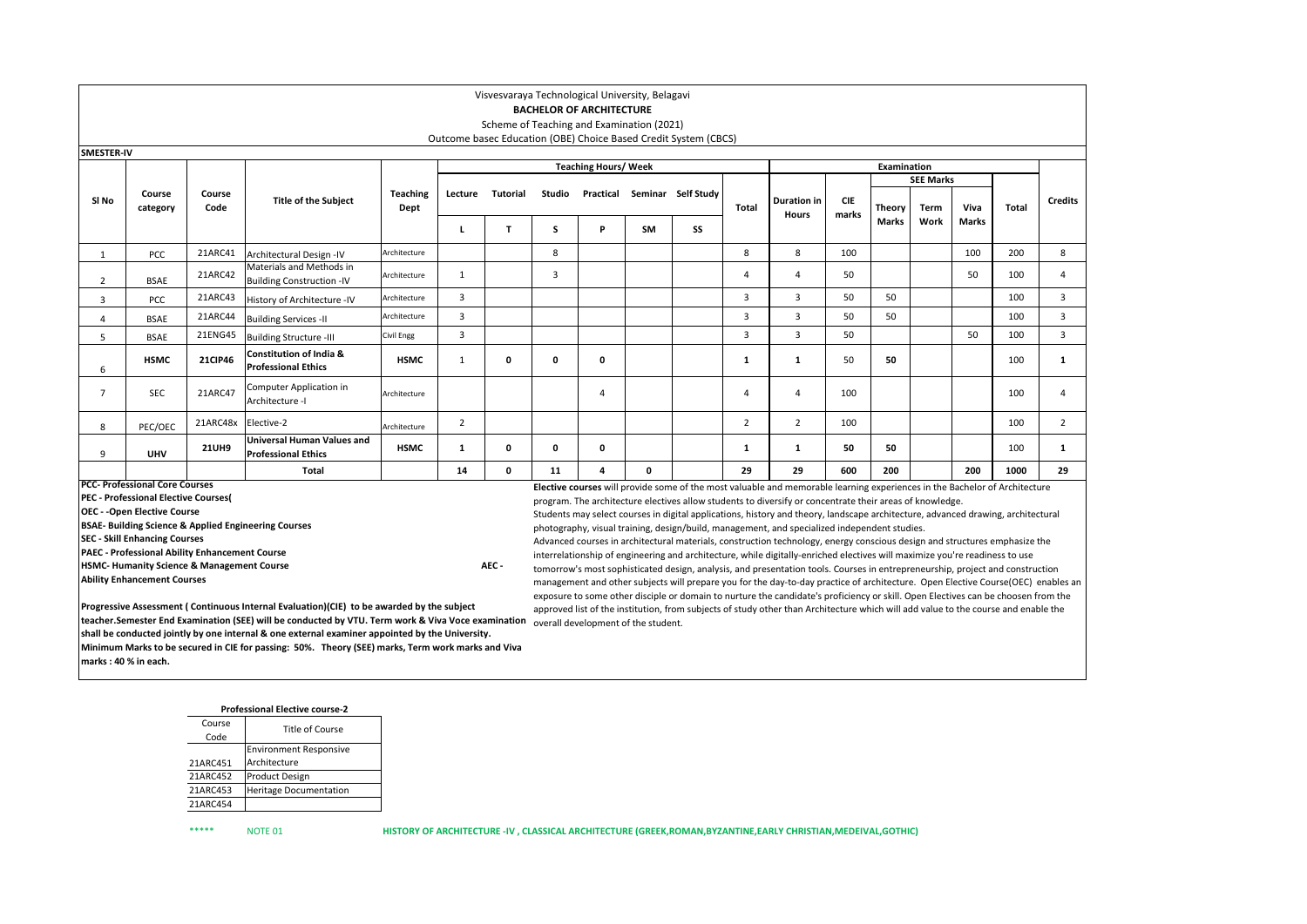# **BACHELOR OF ARCHITECTURE**

### Scheme of Teaching and Examination (2021) Outcome basec Education (OBE) Choice Based Credit System (CBCS)

| <b>SMESTER-V</b> |                    |                          |                                                                |                  |                |              |        |                             |                |                    |                |                                    |                     |             |                  |       |       |                |
|------------------|--------------------|--------------------------|----------------------------------------------------------------|------------------|----------------|--------------|--------|-----------------------------|----------------|--------------------|----------------|------------------------------------|---------------------|-------------|------------------|-------|-------|----------------|
|                  |                    |                          |                                                                |                  |                |              |        | <b>Teaching Hours/ Week</b> |                |                    |                |                                    |                     | Examination |                  |       |       |                |
|                  |                    |                          |                                                                |                  |                |              |        |                             |                |                    |                |                                    |                     |             | <b>SEE Marks</b> |       |       |                |
| SI No            | Course<br>category | Course Code              | <b>Title of the Subject</b>                                    | Teaching<br>Dept | Lecture        | Tutorial     | Studio | Practical                   |                | Seminar Self Study | Total          | <b>Duration in</b><br><b>Hours</b> | <b>CIE</b><br>marks | Theory      | Term             | Viva  | Total | <b>Credits</b> |
|                  |                    |                          |                                                                |                  |                |              |        | D                           | SM             | SS                 |                |                                    |                     | Marks       | Work             | Marks |       |                |
|                  | PCC                | 21ARC51                  | Architectural Design -V                                        | Architecture     |                |              | 8      |                             |                |                    | 8              | 8                                  | 100                 |             |                  | 100   | 200   | 0              |
|                  | 2 BSAE             | 21ARC52                  | Materials and Methods in<br><b>Building Construction -V</b>    | Architecture     |                |              |        |                             |                |                    | 4              | $\overline{a}$                     | 50                  |             |                  | 50    | 100   | 4              |
|                  | 3 PCC              | 21ARC53                  | History of Architecture-V                                      | Architecture     |                |              |        |                             | $\overline{2}$ |                    | 3              | 3                                  | 50                  | 50          |                  |       | 100   | 3              |
|                  | 4 HSMC             | 21HUM54                  | Sociology & Building Economics                                 | <b>HSMC</b>      | 3              |              |        |                             |                |                    | 3              | 3                                  | 50                  | 50          |                  |       | 100   | 3              |
|                  | 5 BSAE             | 21ARC55                  | <b>Building Services -III</b>                                  | Architecture     | 3              |              |        |                             |                |                    | 3              | 3                                  | 50                  | 50          |                  |       | 100   | 3              |
|                  | 6 BSAE             | 21ARC56                  | <b>Building Structure -IV</b>                                  | Civil Engg       | 3              |              |        |                             |                |                    | 3              | 3                                  | 50                  |             |                  | 50    | 100   | 3              |
|                  | 7 SEC              | 21ARC57                  | <b>Building Information Modelling</b>                          | Architecture     |                |              |        | 4                           |                |                    | 4              | $\overline{4}$                     | 100                 |             |                  |       | 100   | 4              |
|                  | 8 PEC/OEC          | <b>21ARC58</b>           | Elective-3                                                     | Architecture     | $\overline{2}$ | $\mathbf{0}$ | 0      |                             |                |                    | $\overline{2}$ | $\overline{2}$                     | 100                 |             |                  |       | 100   | $\overline{2}$ |
|                  | 9 NCMC             | 21PE59/21YO<br>59/21NS59 | <b>Physical Education(Sport &amp;</b><br>Atheltics0/Yoga & NSS | <b>PE/NSS</b>    |                |              |        | $\overline{\mathbf{c}}$     |                |                    | 2              | $\overline{2}$                     | 50                  |             |                  | 50    | 100   |                |
|                  |                    |                          | Total                                                          |                  | 13             | $\Omega$     | 11     | 6                           | $\overline{2}$ |                    | 32             | 32                                 | 600                 | 150         |                  | 250   | 1000  | 22             |
|                  |                    |                          |                                                                |                  |                |              |        |                             |                |                    |                |                                    |                     |             |                  |       |       |                |

**PCC- Professional Core Courses**

**PEC - Professional Elective Courses(** 

**OEC - -Open Elective Course**

**BSAE- Building Science & Applied Engineering Courses**

**SEC - Skill Enhancing Courses**

**PAEC - Professional Ability Enhancement Course**

**NCMC - Non-Credit Mandetory Course** 

**AEC- Ability Enhancement Courses**

**Progressive Assessment ( Continuous Internal Evaluation)(CIE) to be awarded by the subject teacher.Semester End Examination (SEE) will be conducted by VTU. Term work & Viva Voce examination shall be conducted jointly by one internal & one external examiner appointed by the University. Minimum Marks to be secured in CIE for passing: 50%. Theory (SEE) marks, Term work marks and Viva marks : 40 % in each.**

1. The mandatory non – credit courses Physical Education (Sport and Athletics). Yoga and NSS I and II prescribed for V and VI semesters respectively, to the students admitted to V semester, shall attend corresponding the c respective semesters to complete all the formalities of the course and appear for the University examination. In case, any student fails to register for the said course/fails to secure the minimum of 40 % of the prescribed be deemed to have secured F grade. In such a case, the student has to fulfill the requirements during subsequent semester/s to appear for SEE.

2. These Courses shall not be considered for vertical progression, but completion of the courses shall be mandatory for the award of degree.

3. The students who take a course on Physical education he/she has to take up the semester-end practical examination prescribed for 100 marks. The students who opt for the NSS course have to submit reports and attend to vi examination. The marks for the report shall be 50 marks and for presentation and viva-voce 50 marks.

\*\*\*\*\* NOTE 01 **HISTORY OF ARCHITECTURE -V , RENAISANCEARCHITECTURE ,BAROQUE,NEO CLASSICAL,MODERN PERIODS**

|             | <b>Professional Elective course-3</b> |  |
|-------------|---------------------------------------|--|
| Course Code | Title of Course                       |  |
| 21ARC551    |                                       |  |
| 21ARC552    | Digital Architecture                  |  |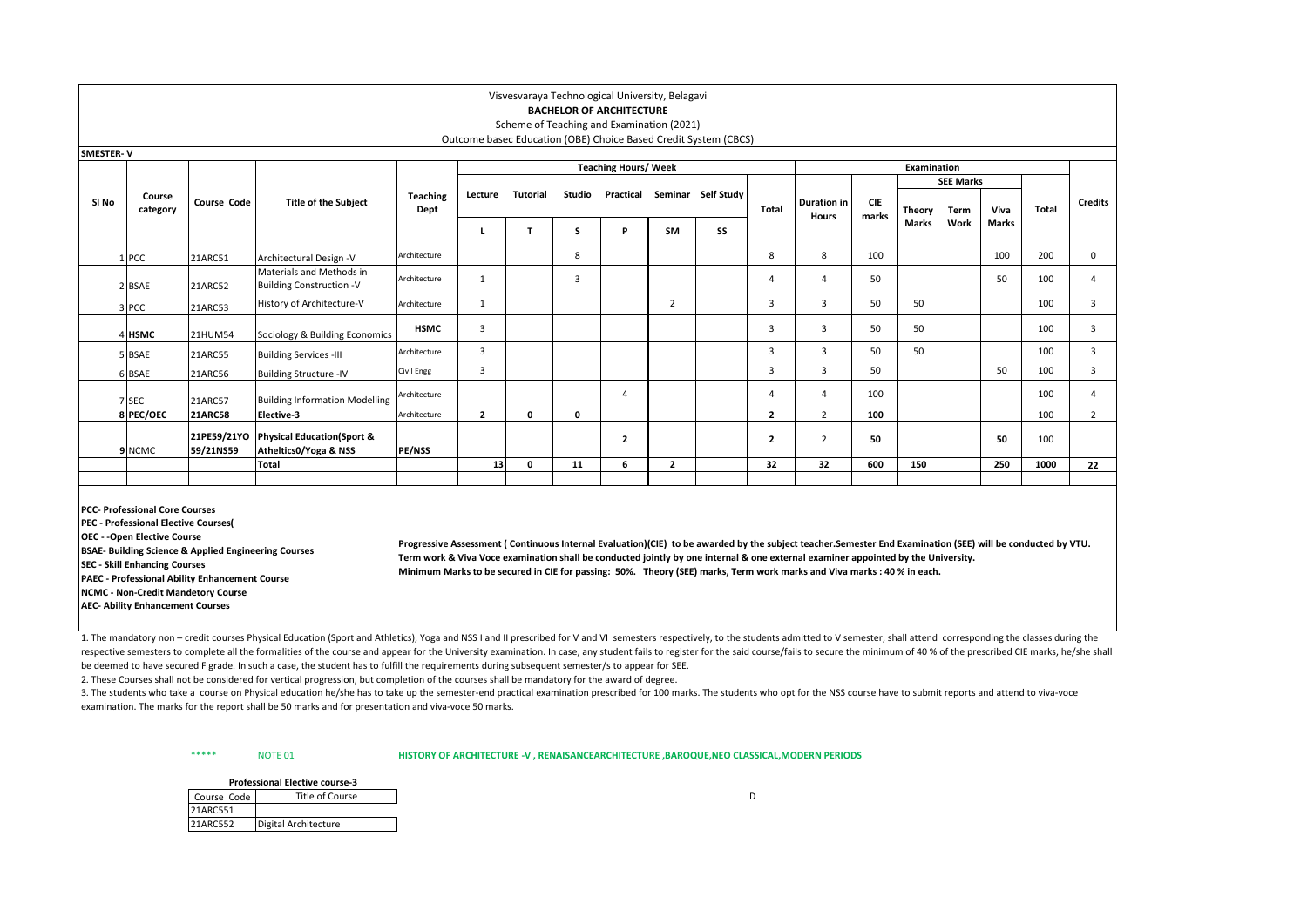|                                                                                                                                                                                                               |                                                                                                                                                                                         |                                                       |                                                                            |                         |                |                 |              | Visvesvaraya Technological University, Belagavi                              |                                                                                                                                  |                                                                 |                |                                                                                                                                                                                                                  |                     |             |                  |              |              |                |
|---------------------------------------------------------------------------------------------------------------------------------------------------------------------------------------------------------------|-----------------------------------------------------------------------------------------------------------------------------------------------------------------------------------------|-------------------------------------------------------|----------------------------------------------------------------------------|-------------------------|----------------|-----------------|--------------|------------------------------------------------------------------------------|----------------------------------------------------------------------------------------------------------------------------------|-----------------------------------------------------------------|----------------|------------------------------------------------------------------------------------------------------------------------------------------------------------------------------------------------------------------|---------------------|-------------|------------------|--------------|--------------|----------------|
|                                                                                                                                                                                                               |                                                                                                                                                                                         |                                                       |                                                                            |                         |                |                 |              | <b>BACHELOR OF ARCHITECTURE</b><br>Scheme of Teaching and Examination (2021) |                                                                                                                                  |                                                                 |                |                                                                                                                                                                                                                  |                     |             |                  |              |              |                |
|                                                                                                                                                                                                               |                                                                                                                                                                                         |                                                       |                                                                            |                         |                |                 |              |                                                                              |                                                                                                                                  | Outcome basec Education (OBE) Choice Based Credit System (CBCS) |                |                                                                                                                                                                                                                  |                     |             |                  |              |              |                |
| <b>SMESTER-VI</b>                                                                                                                                                                                             |                                                                                                                                                                                         |                                                       |                                                                            |                         |                |                 |              |                                                                              |                                                                                                                                  |                                                                 |                |                                                                                                                                                                                                                  |                     |             |                  |              |              |                |
|                                                                                                                                                                                                               |                                                                                                                                                                                         |                                                       |                                                                            |                         |                |                 |              | <b>Teaching Hours/ Week</b>                                                  |                                                                                                                                  |                                                                 |                |                                                                                                                                                                                                                  |                     | Examination |                  |              |              |                |
|                                                                                                                                                                                                               |                                                                                                                                                                                         |                                                       |                                                                            |                         |                |                 |              |                                                                              |                                                                                                                                  |                                                                 |                |                                                                                                                                                                                                                  |                     |             | <b>SEE Marks</b> |              |              |                |
| SI No                                                                                                                                                                                                         | Course<br>category                                                                                                                                                                      | Course Code                                           | <b>Title of the Subject</b>                                                | <b>Teaching</b><br>Dept | Lecture        | <b>Tutorial</b> | Studio       | Practical                                                                    |                                                                                                                                  | Seminar Self Study                                              | Total          | <b>Duration</b> in<br>Hours                                                                                                                                                                                      | <b>CIE</b><br>marks | Theory      | Term             | Viva         | <b>Total</b> | <b>Credits</b> |
|                                                                                                                                                                                                               |                                                                                                                                                                                         |                                                       |                                                                            |                         | L              | T.              | s            | P                                                                            | <b>SM</b>                                                                                                                        | SS                                                              |                |                                                                                                                                                                                                                  |                     | Marks       | Work             | <b>Marks</b> |              |                |
| $\mathbf{1}$                                                                                                                                                                                                  | <b>PCC</b>                                                                                                                                                                              | 21ARC61                                               | Architectural Design -VI                                                   | Architecture            |                |                 | 8            |                                                                              |                                                                                                                                  |                                                                 | 8              | 8                                                                                                                                                                                                                | 100                 |             |                  | 100          | 200          | 8              |
| Materials and Methods in<br><b>BSAE</b><br>21ARC62<br>$\mathbf{1}$<br>$\overline{\mathbf{3}}$<br>50<br>50<br>100<br>$\overline{4}$<br>Δ<br>Architecture<br><b>Building Construction -VI</b><br>$\overline{2}$ |                                                                                                                                                                                         |                                                       |                                                                            |                         |                |                 |              |                                                                              |                                                                                                                                  |                                                                 |                |                                                                                                                                                                                                                  | 4                   |             |                  |              |              |                |
| 3                                                                                                                                                                                                             | PCC                                                                                                                                                                                     | 21ARC63                                               | Landscape Architecture                                                     | Architecture            | 3              |                 |              |                                                                              |                                                                                                                                  |                                                                 | $\overline{3}$ | $\overline{\mathbf{3}}$                                                                                                                                                                                          | 50                  | 50          |                  |              | 100          | 3              |
| 4                                                                                                                                                                                                             | 3<br><b>PCC</b><br>21ARC64<br>3<br>3<br>50<br>50<br>100<br>3<br><b>Contemporary Architecture</b><br>Architecture                                                                        |                                                       |                                                                            |                         |                |                 |              |                                                                              |                                                                                                                                  |                                                                 |                |                                                                                                                                                                                                                  |                     |             |                  |              |              |                |
| <b>Building Services -IV</b><br>21ARC65<br>3<br>3<br>3<br><b>BSAE</b><br>3<br>50<br>50<br>100<br>Architecture<br>(Acoustics&Noise Control)<br>5                                                               |                                                                                                                                                                                         |                                                       |                                                                            |                         |                |                 |              |                                                                              |                                                                                                                                  |                                                                 |                |                                                                                                                                                                                                                  |                     |             |                  |              |              |                |
| 6                                                                                                                                                                                                             | <b>BSAE</b>                                                                                                                                                                             | 21ENG66                                               | <b>Building Structure -V</b>                                               | Civil Engg              | 3              |                 |              |                                                                              |                                                                                                                                  |                                                                 | $\overline{3}$ | $\overline{\mathbf{3}}$                                                                                                                                                                                          | 50                  |             |                  | 50           | 100          | 3              |
| $\overline{7}$                                                                                                                                                                                                | PCC                                                                                                                                                                                     | 21ARC67                                               | <b>Working Drawing-I</b>                                                   | Architecture            |                |                 |              | $\overline{a}$                                                               |                                                                                                                                  |                                                                 | 4              | $\overline{a}$                                                                                                                                                                                                   | 100                 |             |                  |              | 100          | 4              |
| 8                                                                                                                                                                                                             | PEC/OEC                                                                                                                                                                                 | 21ARC68X                                              | Elective-4                                                                 | Architecture            | $\overline{2}$ | 0               | $\mathbf{0}$ |                                                                              |                                                                                                                                  |                                                                 | $\overline{2}$ | $\overline{2}$                                                                                                                                                                                                   | 100                 |             |                  |              | 100          | $\overline{2}$ |
| 9                                                                                                                                                                                                             | <b>NCMC</b>                                                                                                                                                                             | 21ARC69                                               | <b>Study Tour</b>                                                          | Architecture            |                |                 |              |                                                                              |                                                                                                                                  |                                                                 | $\Omega$       | $\Omega$                                                                                                                                                                                                         | 50                  |             |                  |              | 50           | $^{\circ}$     |
| 10                                                                                                                                                                                                            | NCMC                                                                                                                                                                                    | 69/21NS69                                             | 21PE69/21YO Physical Education(Sport &<br><b>Atheltics0/Yoga &amp; NSS</b> | PE/NSS                  |                |                 |              | $\overline{2}$                                                               |                                                                                                                                  |                                                                 | $\overline{2}$ | $\mathcal{P}$                                                                                                                                                                                                    | 50                  |             |                  | 50           | 100          | 0              |
|                                                                                                                                                                                                               |                                                                                                                                                                                         |                                                       | <b>Total</b>                                                               |                         | 15             | 0               | 11           | $\Delta$                                                                     | $\Omega$                                                                                                                         |                                                                 | 30             | 30                                                                                                                                                                                                               | 600                 | 150         |                  | 200          | 950          | 30             |
|                                                                                                                                                                                                               | <b>PCC- Professional Core Courses</b>                                                                                                                                                   |                                                       |                                                                            |                         |                |                 |              |                                                                              |                                                                                                                                  |                                                                 |                | Open Elective Course(OEC) enables an exposure to some other disciple or domain to nurture the candidate's proficiency or skill.                                                                                  |                     |             |                  |              |              |                |
|                                                                                                                                                                                                               | <b>PEC - Professional Elective Courses(</b>                                                                                                                                             |                                                       |                                                                            |                         |                |                 |              |                                                                              |                                                                                                                                  |                                                                 |                | Open Electives can be choosen from the approved list of the institution, from subjects of study other than Architecture which<br>will add value to the course and enable the overall development of the student. |                     |             |                  |              |              |                |
|                                                                                                                                                                                                               | <b>OEC - - Open Elective Course</b>                                                                                                                                                     |                                                       |                                                                            |                         |                |                 |              |                                                                              |                                                                                                                                  |                                                                 |                |                                                                                                                                                                                                                  |                     |             |                  |              |              |                |
|                                                                                                                                                                                                               | <b>SEC - Skill Enhancing Courses</b>                                                                                                                                                    |                                                       | BSAE- Building Science & Applied Engineering Courses                       |                         |                |                 |              |                                                                              |                                                                                                                                  |                                                                 |                | Elective courses will provide some of the most valuable and memorable learning experiences in the Bachelor of Architecture                                                                                       |                     |             |                  |              |              |                |
|                                                                                                                                                                                                               |                                                                                                                                                                                         | <b>PAEC - Professional Ability Enhancement Course</b> |                                                                            |                         |                |                 |              |                                                                              |                                                                                                                                  |                                                                 |                | program. The architecture electives allow students to diversify or concentrate their areas of knowledge.                                                                                                         |                     |             |                  |              |              |                |
|                                                                                                                                                                                                               |                                                                                                                                                                                         |                                                       |                                                                            |                         |                |                 |              |                                                                              | Students may select courses in digital applications, history and theory, landscape architecture, advanced drawing, architectural |                                                                 |                |                                                                                                                                                                                                                  |                     |             |                  |              |              |                |
|                                                                                                                                                                                                               | AEC-<br><b>NCMC - Non-Credit Mandetory Course</b><br>photography, visual training, design/build, management, and specialized independent studies.<br><b>Ability Enhancement Courses</b> |                                                       |                                                                            |                         |                |                 |              |                                                                              |                                                                                                                                  |                                                                 |                |                                                                                                                                                                                                                  |                     |             |                  |              |              |                |
|                                                                                                                                                                                                               |                                                                                                                                                                                         |                                                       |                                                                            |                         |                |                 |              |                                                                              |                                                                                                                                  |                                                                 |                | Advanced courses in architectural materials, construction technology, energy conscious design and structures emphasize the                                                                                       |                     |             |                  |              |              |                |
|                                                                                                                                                                                                               |                                                                                                                                                                                         |                                                       |                                                                            |                         |                |                 |              |                                                                              |                                                                                                                                  |                                                                 |                | interrelationship of engineering and architecture, while digitally-enriched electives will maximize you're readiness to use                                                                                      |                     |             |                  |              |              |                |
|                                                                                                                                                                                                               |                                                                                                                                                                                         |                                                       |                                                                            |                         |                |                 |              |                                                                              |                                                                                                                                  |                                                                 |                | tomorrow's most sophisticated design, analysis, and presentation tools. Courses in entrepreneurship, project and construction                                                                                    |                     |             |                  |              |              |                |
|                                                                                                                                                                                                               |                                                                                                                                                                                         |                                                       |                                                                            |                         |                |                 |              |                                                                              |                                                                                                                                  |                                                                 |                | management and other subjects will prepare you for the day-to-day practice of architecture.                                                                                                                      |                     |             |                  |              |              |                |

1. The mandatory non - credit courses Physical Education (Sport and Athletics), Yoga and NSS I and II prescribed for V and VI semesters respectively, to the students admitted to V semester, shall attend corresponding the c respective semesters to complete all the formalities of the course and appear for the University examination. In case, any student fails to register for the said course/fails to secure the minimum of 40 % of the prescribed shall be deemed to have secured F grade. In such a case, the student has to fulfill the requirements during subsequent semester/s to appear for SEE.

2. These Courses shall not be considered for vertical progression, but completion of the courses shall be mandatory for the award of degree.

3. The students who take a course on Physical education he/she has to take up the semester-end practical examination prescribed for 100 marks. The students who opt for the NSS course have to submit reports and attend to vi examination. The marks for the report shall be 50 marks and for presentation and viva-voce 50 marks.

#### **Professional Elective course-4**

Course Code<br>
21ARC661 Culture & Built Environment Helps in Urban design Studio of 9th sem & Prethesis 21ARC662 Design of Highrise Buildings

| 21ARC663 | Geographic Information System |
|----------|-------------------------------|
| 21ARC664 | Biommicry                     |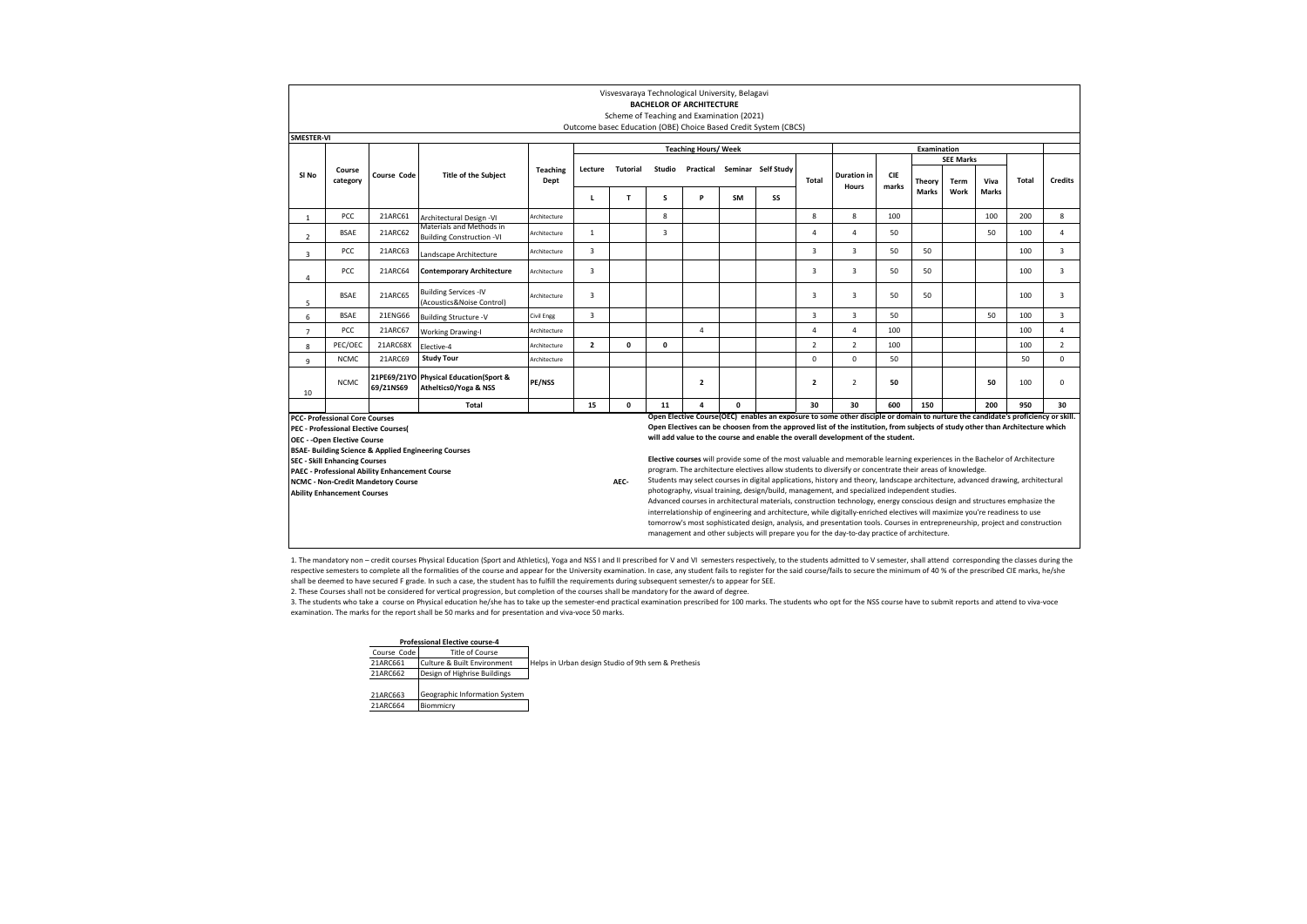# **BACHELOR OF ARCHITECTURE**

### Scheme of Teaching and Examination (2021) Outcome basec Education (OBE) Choice Based Credit System (CBCS)

| <b>SMESTER-VII</b> | <b>Teaching Hours/ Week</b><br>Examination |                     |                                                               |                         |                |          |        |           |           |                    |                |                                    |                     |        |                  |       |              |                |
|--------------------|--------------------------------------------|---------------------|---------------------------------------------------------------|-------------------------|----------------|----------|--------|-----------|-----------|--------------------|----------------|------------------------------------|---------------------|--------|------------------|-------|--------------|----------------|
|                    |                                            |                     |                                                               |                         |                |          |        |           |           |                    |                |                                    |                     |        |                  |       |              |                |
|                    |                                            |                     |                                                               |                         |                |          |        |           |           |                    |                |                                    |                     |        | <b>SEE Marks</b> |       |              |                |
| SI No              | Course<br>category                         | Course<br>Code      | <b>Title of the Subject</b>                                   | <b>Teaching</b><br>Dept | Lecture        | Tutorial | Studio | Practical |           | Seminar Self Study | Total          | <b>Duration</b> in<br><b>Hours</b> | <b>CIE</b><br>marks | Theory | Term             | Viva  | <b>Total</b> | <b>Credits</b> |
|                    |                                            |                     |                                                               |                         |                |          | S      |           | <b>SM</b> | SS                 |                |                                    |                     | Marks  | Work             | Marks |              |                |
|                    | <b>PCC</b>                                 | 21ARC71             | Architectural Design -VII                                     | Architecture            |                |          | 8      |           |           |                    | 8              | 8                                  | 100                 |        |                  | 100   | 200          | 8              |
| $\overline{2}$     | <b>BSAE</b>                                | 21ARC72             | Materials and Methods in<br><b>Building Construction -VII</b> | Architecture            |                |          | 3      |           |           |                    | 4              | $\Delta$                           | 50                  |        |                  | 50    | 100          | $\overline{a}$ |
| $\overline{3}$     | <b>PCC</b>                                 | 21ARC73             | Urban Design                                                  | Architecture            | 3              |          |        |           |           |                    | $\overline{3}$ | $\overline{3}$                     | 50                  | 50     |                  |       | 100          | 3              |
|                    | <b>PCC</b>                                 | 21ARC74             | <b>Professional Practice</b>                                  | Architecture            | 3              |          |        |           |           |                    | 3              | 3                                  | 50                  | 50     |                  |       | 100          | 3              |
| 5                  | <b>BSAE</b>                                | 21ARC75             | <b>Estimation &amp; Costing</b>                               | Civil engg              | 2              | 1        |        |           |           |                    |                | 3                                  | 50                  | 50     |                  |       | 100          | 3              |
| 6                  | <b>PCC</b>                                 | 21ARC76             | <b>Interior Design</b>                                        | Architecture            |                |          | 3      |           |           |                    |                | 3                                  | 50                  |        |                  | 50    | 100          | 3              |
|                    | <b>PCC</b>                                 | 21ARC77             | <b>Working Drawing-II</b>                                     | civil engg              |                |          |        |           |           |                    | 4              | 4                                  | 100                 |        |                  |       | 100          | $\overline{a}$ |
| 8                  | PEC/OEC                                    | 21ARC78x Elective-5 |                                                               | Architecture            | $\overline{2}$ | 0        | 0      |           |           |                    |                | $\overline{2}$                     | 100                 |        |                  |       | 100          | $\overline{2}$ |
| 9                  | PAEC                                       | 21 ARC79            | Traffic Awareness & Road Safety                               | Architecture            | 1              | 0        | 0      |           |           |                    |                |                                    | 100                 |        |                  |       | 100          |                |
|                    |                                            |                     | Total                                                         |                         | 12             |          | 18     |           | 0         |                    | 31             | 31                                 | 650                 | 150    |                  | 200   | 1000         | 31             |

Mandatory by COA

**PCC- Professional Core Courses**

**PEC - Professional Elective Courses(** 

**OEC - -Open Elective Course**

**BSAE- Building Science & Applied Engineering Courses**

**SEC - Skill Enhancing Courses**

**PAEC - Professional Ability Enhancement Course**

**Progressive Assessment ( Continuous Internal Evaluation)(CIE) to be awarded by the subject teacher.Semester End Examination (SEE) will be conducted by VTU. Term work & Viva Voce examination shall be conducted jointly by one internal & one external examiner appointed by the University. Minimum Marks to be secured in CIE for passing: 50%. Theory (SEE) marks, Term work marks and Viva marks : 40 % in each.**

### **Elective courses** will provide some of the most valuable and memorable learning experiences in the Bachelor of Architecture program. The architecture electives allow students to diversify or concentrate their areas of knowledge.

Students may select courses in digital applications, history and theory, landscape architecture, advanced drawing, architectural photography, visual training, design/build, management, and specialized independent studies.

Advanced courses in architectural materials, construction technology, energy conscious design and structures emphasize the interrelationship of engineering and architecture, while digitally-enriched electives will maximize you're readiness to use tomorrow's most sophisticated design, analysis, and presentation tools. Courses in entrepreneurship, project and construction management and other subjects will prepare you for the day-to-day practice of architecture. Open Elective Course(OEC) enables an exposure to some other disciple or domain to nurture the candidate's proficiency or skill. Open Electives can be choosen from the approved list of the institution, from subjects of study other than Architecture which will add value to the course and enable the overall development of the student.

|          | <b>Professional Elective Course-5</b> |                                                           |
|----------|---------------------------------------|-----------------------------------------------------------|
| Course   | Title of Course                       |                                                           |
| Code     |                                       |                                                           |
| 21ARC771 | Craft in Architecture                 | Helps in 7th sem AD for Meta and Perfomative Architecture |
| 21ARC772 | Architectural writings &              |                                                           |
|          | Journalism                            |                                                           |
| 21ARC773 | Biomimicry                            |                                                           |
| 21ARC774 |                                       |                                                           |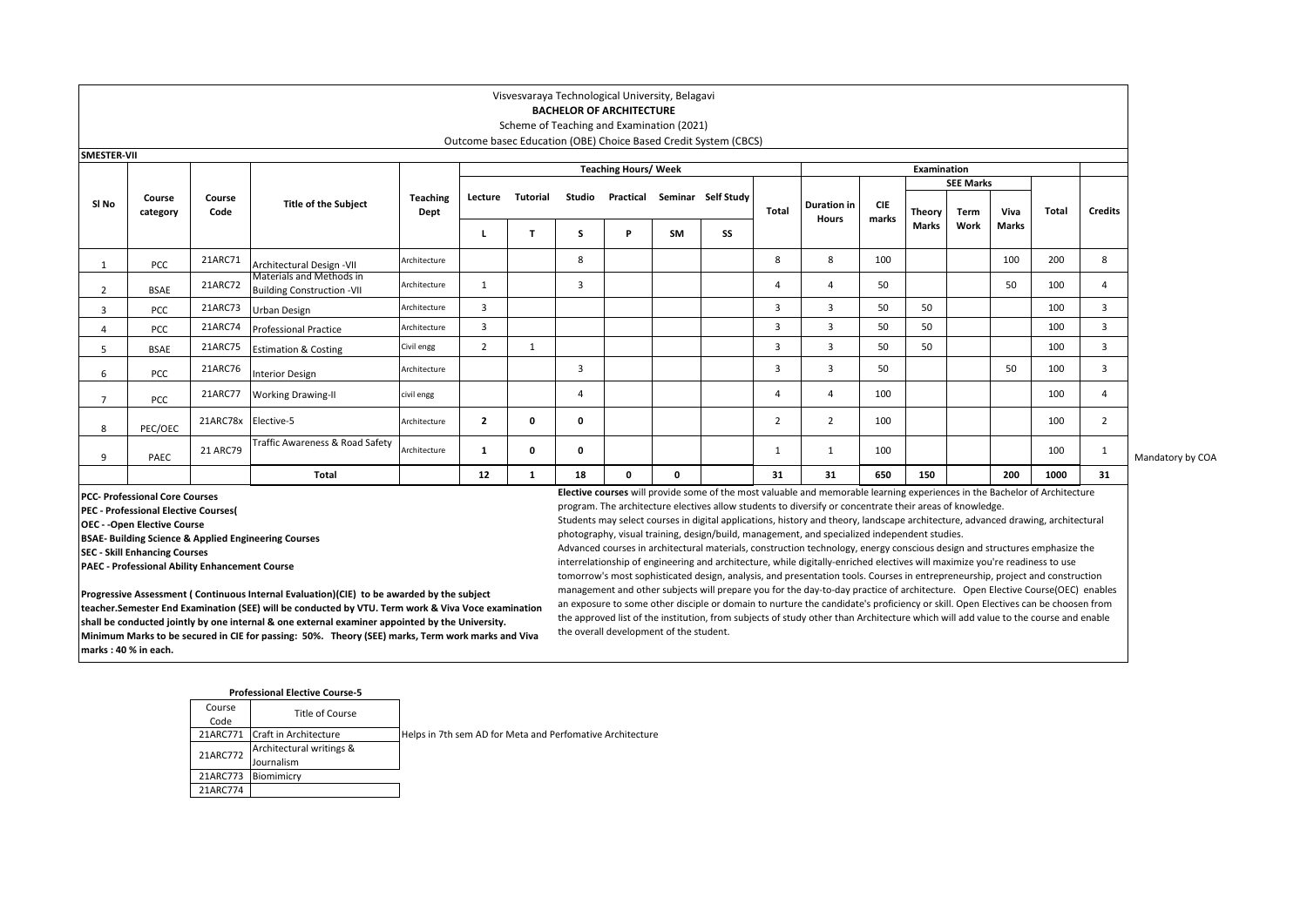| Visvesvaraya Technological University, Belagavi<br><b>BACHELOR OF ARCHITECTURE</b><br>Scheme of Teaching and Examination (2021) |                      |                       |                             |                         |                             |                         |            |                               |                            |                      |              |         |  |
|---------------------------------------------------------------------------------------------------------------------------------|----------------------|-----------------------|-----------------------------|-------------------------|-----------------------------|-------------------------|------------|-------------------------------|----------------------------|----------------------|--------------|---------|--|
| Outcome basec Education (OBE) Choice Based Credit System (CBCS)                                                                 |                      |                       |                             |                         |                             |                         |            |                               |                            |                      |              |         |  |
|                                                                                                                                 | <b>ISMESTER-VIII</b> |                       |                             |                         |                             |                         |            |                               |                            |                      |              |         |  |
|                                                                                                                                 |                      |                       |                             |                         |                             |                         |            |                               | <b>Examination</b>         |                      |              |         |  |
|                                                                                                                                 |                      |                       |                             |                         |                             |                         |            |                               | <b>SEE Marks</b>           |                      |              |         |  |
| SI No                                                                                                                           | Course<br>category   | <b>Course</b><br>Code | <b>Title of the Subject</b> | <b>Teaching</b><br>Dept | Duration of<br>professional | 크.<br>Duration<br>Hours | marks<br>ី | <b>Theory</b><br><b>Marks</b> | <b>Term</b><br><b>Work</b> | Viva<br><b>Marks</b> | <b>Total</b> | Credits |  |
| Ŧ.                                                                                                                              | <b>PAEC</b>          | 21ARC81               | Professional Training*      | <b>ARCH</b>             | 16 weeks                    |                         |            |                               |                            | 200                  | 200          | 18      |  |
|                                                                                                                                 |                      |                       | <b>Total</b>                |                         |                             |                         |            |                               |                            | 200                  | 200          | 18      |  |

# **PAEC - Professional Ability Enhancement Course**

**Progressive Assessment ( Continuous Internal Evaluation)(CIE) to be awarded by the subject teacher.Semester End Examination (SEE) will be conducted by VTU. Term work & Viva Voce examination shall be conducted jointly by one internal & one external examiner appointed by the University.**

**Minimum Marks to be secured in CIE for passing: 50%. Theory (SEE) marks, Term work marks and Viva marks : 40 % in each.**

**\* The commencement date of Professional Training shall be the date of commencement of the semester as notified by the University.** 

**Orientation under an architect registered with Council of Architecture that would include the process of development of conceptual ideas, presentation skills, involvement in office discussions, client meetings, development of the concepts into working drawings, tendering procedure, site supervision during execution and coordination with the agencies involved in the construction process and to facilitate the understanding of the evolution of an architectural project from design to execution**<br> **evolution**<br> **evolution**<br> **evolution**<br> **evolution**<br> **evolution in Architecture** that of Professional Training shall be to date of commencement date of Profe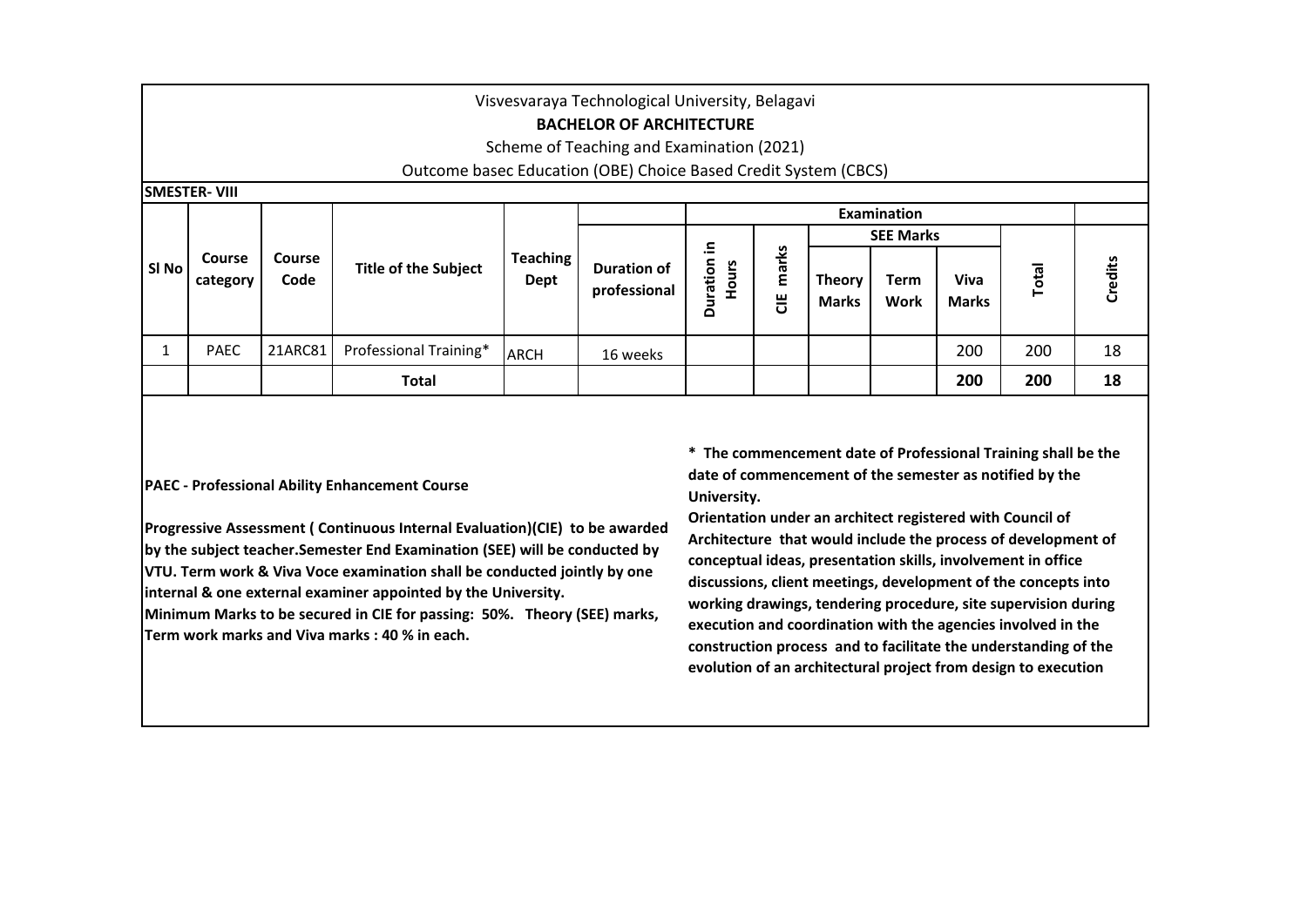## **BACHELOR OF ARCHITECTURE**

#### Scheme of Teaching and Examination (2021) Outcome basec Education (OBE) Choice Based Credit System (CBCS)

| Outcome based Education (OBE) Choice Based Credit System (CBCS) |  |  |
|-----------------------------------------------------------------|--|--|
|                                                                 |  |  |

|       | <b>SMESTER-IX</b><br><b>Teaching Hours/ Week</b> |                |                                                                |                         |              |          |                |             |                |                    |                |                             |                     |                        |      |               |       |                |
|-------|--------------------------------------------------|----------------|----------------------------------------------------------------|-------------------------|--------------|----------|----------------|-------------|----------------|--------------------|----------------|-----------------------------|---------------------|------------------------|------|---------------|-------|----------------|
|       |                                                  |                | <b>Title of the Subject</b>                                    |                         |              |          |                | Examination |                |                    |                |                             |                     |                        |      |               |       |                |
|       |                                                  |                |                                                                |                         |              |          |                |             |                |                    | Total          | <b>Duration in</b><br>Hours |                     | <b>SEE Marks</b>       |      |               |       |                |
| SI No | Course<br>category                               | Course<br>Code |                                                                | <b>Teaching</b><br>Dept | Lecture      | Tutorial | Studio         | Practical   |                | Seminar Self Study |                |                             | <b>CIE</b><br>marks | <b>Theory</b><br>Marks | Term | Viva<br>Marks | Total | <b>Credits</b> |
|       |                                                  |                |                                                                |                         |              |          | ь              | D           | SM             | SS                 |                |                             |                     |                        | Work |               |       |                |
|       | <b>PCC</b>                                       | 21ARC91        | Architectural Design -VIII                                     | Architecture            |              |          | 8              |             |                |                    | 8              | 8                           | 100                 |                        |      | 100           | 200   | 8              |
|       | <b>BSAE</b>                                      | 21ARC92        | Materials and Methods in<br><b>Building Construction -VIII</b> | Architecture            |              |          | $\overline{3}$ |             |                |                    |                | 4                           | 50                  |                        |      | 50            | 100   |                |
| 3     | <b>PCC</b>                                       | 21ARC93        | Urban Planning                                                 | Architecture            | 3            |          |                |             |                |                    | 3              | 3                           | 50                  | 50                     |      |               | 100   | 3              |
|       | <b>PCC</b>                                       | 21ARC94        | Thesis seminar                                                 | Architecture            |              |          |                |             | $\overline{2}$ |                    | 8              | 8                           | 100                 |                        |      |               | 100   | 8              |
|       | PAEC                                             | 21ARC95        | Construction and Project<br>Management                         | Civil<br>Engineering    |              |          |                |             |                |                    | 3              | 3                           | 50                  | 50                     |      |               | 100   | 3              |
| 6     | <b>PEC/OEC</b>                                   | 21ARC96X       | Elective-6                                                     | Architecture            | $\mathbf{2}$ |          |                |             |                |                    | $\overline{2}$ |                             | 100                 |                        |      |               | 100   |                |
|       |                                                  |                | Total                                                          |                         | 10           |          | 15             |             |                |                    | 28             | 28                          | 450                 | 100                    |      | 150           | 700   | 28             |

**PCC- Professional Core Courses**

**PEC - Professional Elective Courses(** 

**OEC - -Open Elective Course**

**BSAE- Building Science & Applied Engineering Courses**

**SEC - Skill Enhancing Courses**

**PAEC - Professional Ability Enhancement Course**

**Progressive Assessment ( Continuous Internal Evaluation)(CIE) to be awarded by the subject teacher.Semester End Examination (SEE) will be conducted by VTU. Term work & Viva Voce examination shall be conducted jointly by one internal & one external examiner appointed by the University. Minimum Marks to be secured in CIE for passing: 50%. Theory (SEE) marks, Term work marks and Viva marks : 40 % in each.**

**Elective courses** will provide some of the most valuable and memorable learning experiences in the Bachelor of Architecture program. The architecture electives allow students to diversify or concentrate their areas of knowledge.

Students may select courses in digital applications, history and theory, landscape architecture, advanced drawing, architectural photography, visual training, design/build, management, and specialized independent studies.

Advanced courses in architectural materials, construction technology, energy conscious design and structures emphasize the interrelationship of engineering and architecture, while digitally-enriched electives will maximize you're readiness to use tomorrow's most sophisticated design, analysis, and presentation tools. Courses in entrepreneurship, project and construction management and other subjects will prepare you for the day-to-day practice of architecture. Open Elective Course(OEC) enables an exposure to some other disciple or domain to nurture the candidate's proficiency or skill. Open Electives can be choosen from the approved list of the institution, from subjects of study other than Architecture which will add value to the course and enable the overall development of the student.

#### **Course Professional Elective Course-6**

|  |          | Title of Course                  |
|--|----------|----------------------------------|
|  | Code     |                                  |
|  | 21ARC961 | <b>Conservation Architecture</b> |
|  | 21ARC962 | <b>Research Methodology</b>      |
|  | 21ARC963 | Principles of Real Estate        |
|  |          | Development                      |
|  | 21ARC964 |                                  |

Open Elective Course-II

| Course<br>Code | Title of Course |
|----------------|-----------------|
| 21ARC961       |                 |
| 21ARC962       |                 |